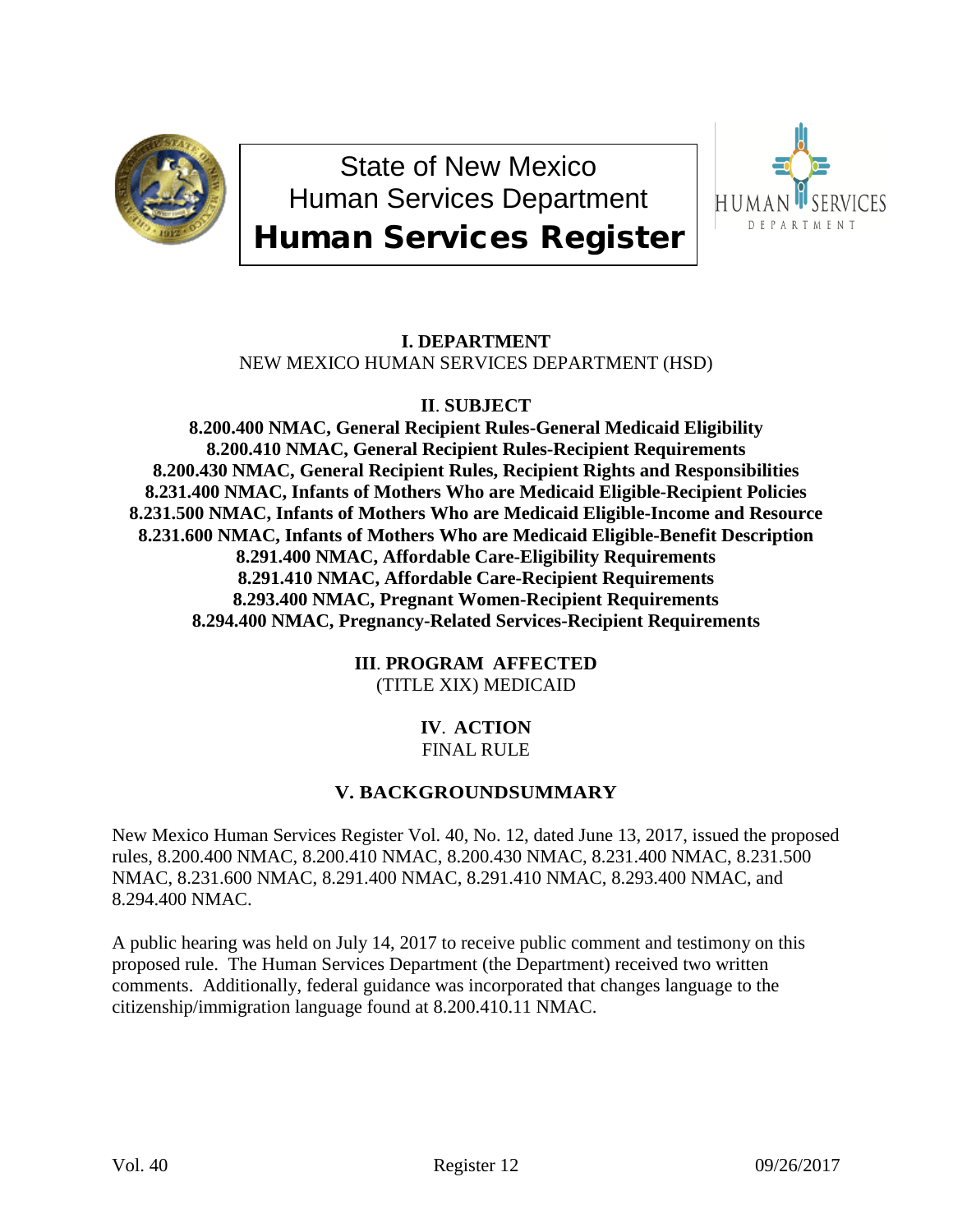## **Summary of Comments:**

1. The following Federal guidance was incorporated into the citizenship/immigration language found at 8.200.410 NMAC:

### **8.200.410.11 CITIZENSHIP**

The word "alien" was replaced throughout 8.200.410 NMAC with "non-citizen." Also, "United States national" was added to 8.200.400.11 NMAC.

### **8.200.410.11(A)**

The language "and will continue to be eligible for Medicaid on the basis of regulations in effect prior to August 22, 1996" was deleted because it was unclear.

### **8.200.410.11(A)(1)**

A new number "1" was added with the language "Qualified non-citizens who entered the United Stated prior to August 22, 1996, and obtained their qualified non-citizen status prior to that date, are eligible for Medicaid without the 5 year waiting period." The prior number "1" language was kept and renumbered to "2."

### **8.200.410.11(A)(3)**

The prior number "2" was renumbered to number "3" and the language was changed to "Lawful Permanent Residents (LPRs) are qualified non-citizens per 8 USC 1641." The rest of the language pertaining to non-citizens who are "permanently residing in the United States under the color of law" (PRUCOL) was deleted. For individuals who entered the United States prior to August 22, 1996, it is unnecessary to look at whether their immigrations standard met PRUCOL. PRUCOL immigration standards were no longer in effect under federal law after the Personal Responsibility and Work Opportunity Act of 1996 (PWORA) was enacted on August 22, 1996 and should not be used to determine Medicaid eligibility. Federal financial participation is not available for individuals in a PRUCOL status.

#### **8.200.410(B)**

Changed "Aliens" to "Qualified non-citizens."

#### **8.200.410(B)(1)**

Changed "Aliens" to "Qualified non-citizens" as the five year waiting period applies to qualified non-citizens. Added "unless meeting an exception below" for clarity. Also added language that "LPRs who adjust from a status exempt from the five-year bar are not subject to the five-year bar." Deleted the language "date of alien's entry" and replaced with "the date the non-citizen obtained qualified status" because eligibility does not begin as of the individual's date of entry with a qualified status.

#### **8.200.410(B)(1)(h)**

Deleted the language pertaining to battered aliens as these non-citizens are subject to the 5 year bar.

#### **8.200.410(B)(1)(k)**

Added under new letter "k" non-citizens receiving SSI.

#### **8.200.410(B)(2)(a)**

This language is not needed as it is was already previously listed.

### **8.200.410(B)(2)(c)**

Amerasians should be listed as a separate category although they are treated as refugees for Medicaid eligibility.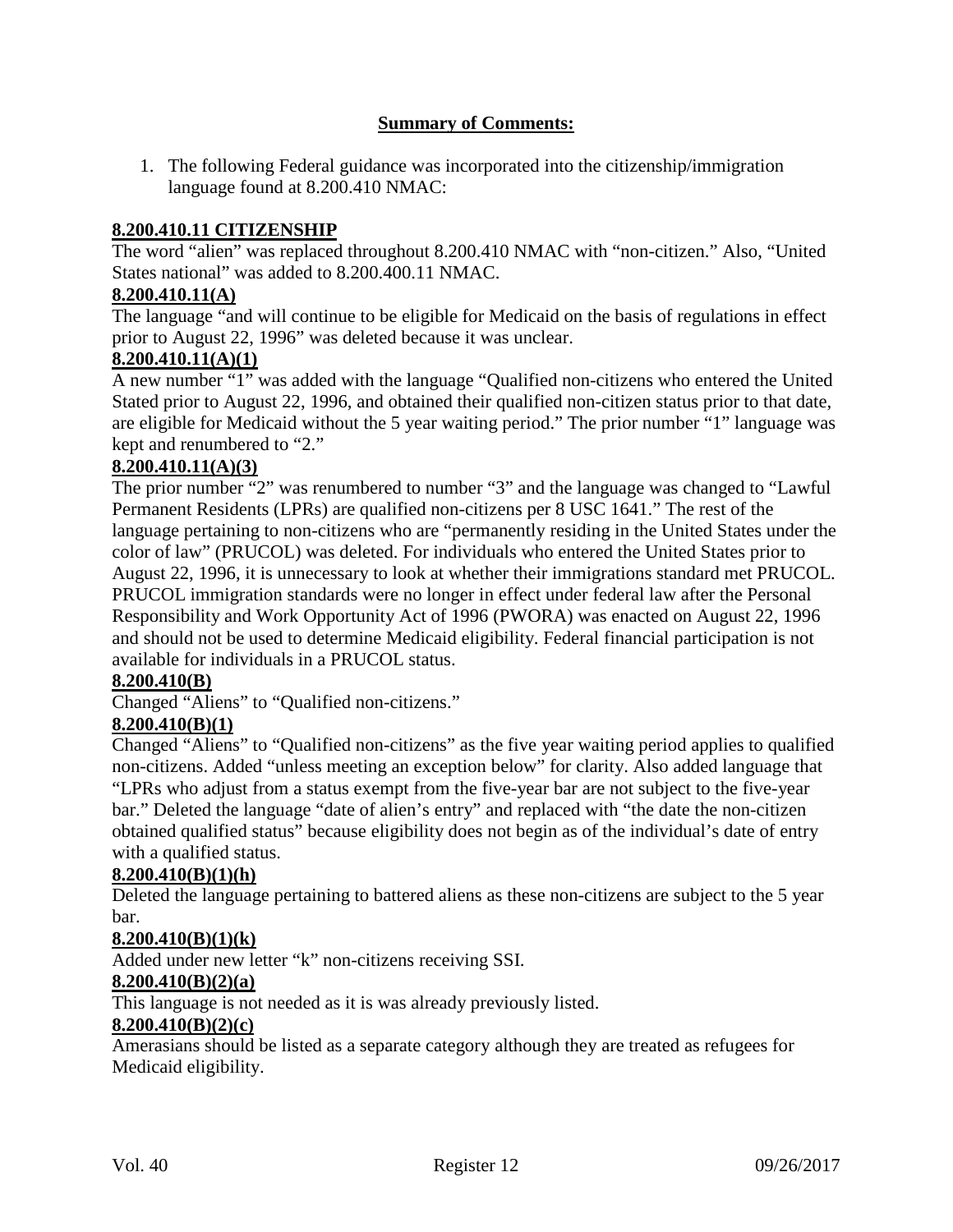## **8.200.410(B)(2)(e)**

The language "or under Section 241(b)(3)" was added.

#### **8.200.410(B)(2)(h)**

New language was added for clarity and to reference the federal definition of battered individuals.

#### **8.200.410(B)(2)(i)**

The language "and their spouses, children, siblings, or parents" was added.

### **8.200.410(B)(3)**

The language "under age 21" was added to clarify the age children are exempt from the 5 year bar. Also the language "including meeting state residency and income requirements" was added for clarity.

### **8.200.410(B)(3)(a)**

The examples were removed as these categories are not specific examples of non-immigrant statuses.

### **8.200.410(B)(3)(vi)**

The language "except those with deferred action under "Defined Action for Childhood Arrivals" who are not considered lawfully present" was added.

### **8.200.410(B)(3)(d)**

Changed "and", "such", and "who" and added "or", "is", and "and" for clarity.

### **8.200.410(B)(3)(h)**

Deleted this group as this group is not included in the State Plan.

### **8.200.410(B)(3)(h)**

Added the new group "victims of trafficking" as this group is included in the State Plan.

#### **8.200.410(B)(4) and (5)**

Deleted the language "or can be credited with 40 qualifying quarters" from number "4." Deleted all the language in number "5." The language pertaining to 40 quarters is deleted because the State Plan does not indicate that it requires LPRs to have 40 qualifying work quarters.

#### **8.200.410(B)(5)**

Language was added to the new number "5" section that deletes outdated language and adds new language that mirrors the State Plan Amendment.

2. One commenter provided the following written comments to the citizenship/immigration language found at 8.200.410 NMAC:

**8.200.410(A)(2)**: Delete "ICE does not contemplate enforcing an alien's departure if it is the policy or practice of ICE not to enforce the departure of aliens in the same category, or if from all the facts and circumstances in a particular case it appears that ICE is otherwise permitting the alien to reside in the United States indefinitely, as determined by verifying the alien's status with ICE."

**8.200.410(A)(2)(b)**: Delete "none of the categories include applicants for an alien status other than those applicants listed in item (vi) or (xvi) of this Subparagraph; none of the categories allow Medicaid eligibility for non-immigrants; for example, students or visitors; also listed are the most commonly used documents that ICE provides to aliens in these categories."

**8.200.410(A)(2)(b)(ii)**: Delete "for Cuban/Haitian entrant (Status Pending) reviewable January 15, 1981; (although the forms bear this notation, Cuban/Haitian entrants are admitted under Section 212(d)(5) of the Immigration and Nationality Act)."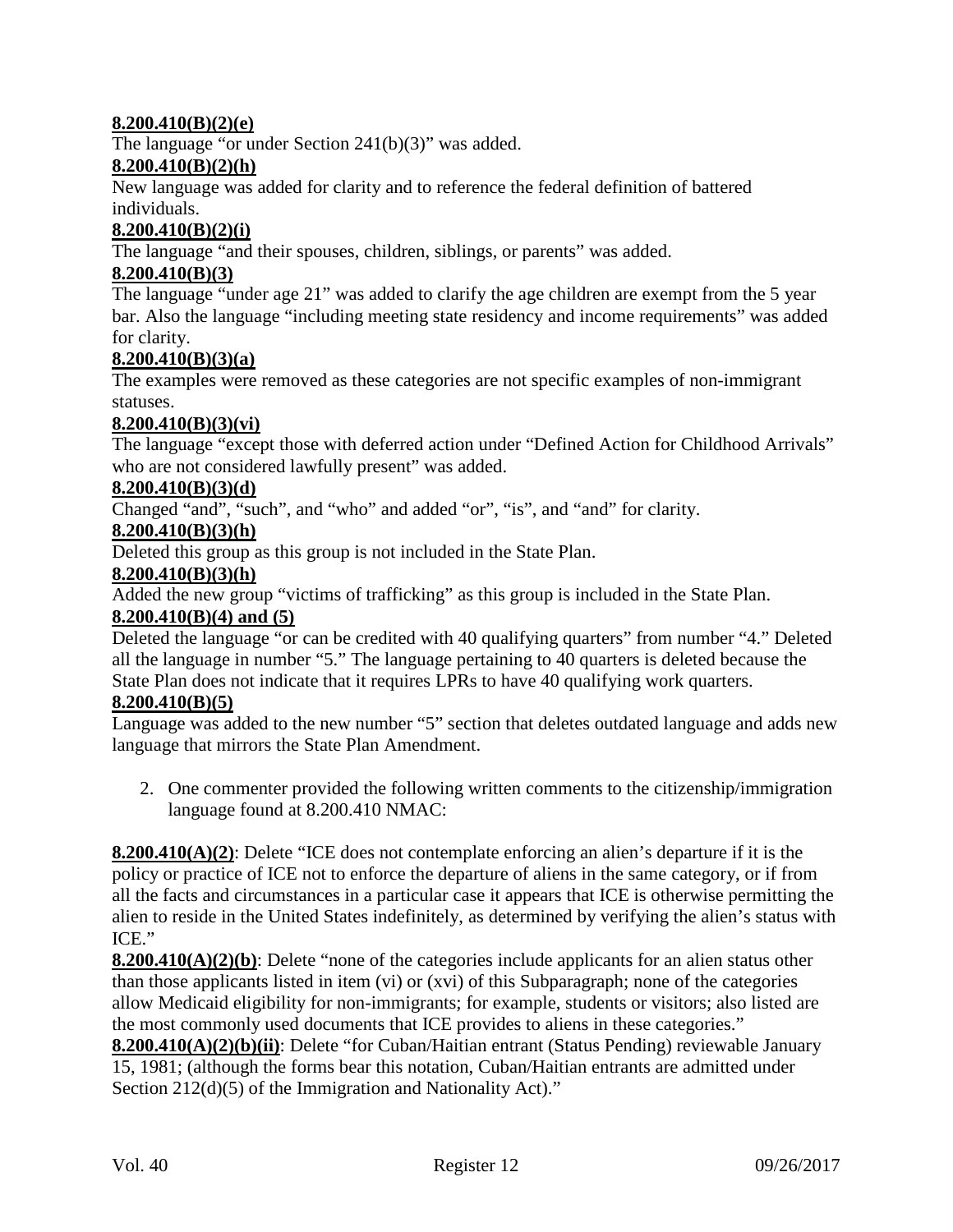**8.200.410(A)(b)(vi)**: Delete "ask for a copy of ICE form I-94 or I-181 or a passport appropriately stamped." The commenter asked that HSD add "ask for form I-797, receipt."

**8.200.410(A)(b)(viii), (ix), and (xiv)**: The commenter requested that all the language in viii, ix, and xiv regarding Section 207 and 208 individuals be completely deleted as these individuals would already be permanent residents.

**8.200.410(A)(3) and (4)**: The commenter requested that all the language found in 3 and 4 be deleted as Section 210, 210A, and 245A persons do not exist anymore.

**8.200.410(B)(3)(a)**: The commenter stated the language defining a qualified alien is not needed as it has already been defined in 8.200.410.410B(2) NMAC.

**8.200.410(B)(3)(b)**: The commenter requested removal of the language "a lawful temporary resident and applicant for legalization under IRCA under the LIFE Act be deleted as these persons do not exist anymore.

**8.200.410(B)(3)(d)(i)**: The commenter requested that all the language found in (i) be deleted as these persons do not exist anymore. However, per federal guidance this group still exists and is statutorily eligible so we are keeping the current language.

**8.200.410(B)(3)(d)(vii)**: The commenter requested that "Aliens whose visa petitions have been approved and who have a pending application for adjustment of status" be deleted as these persons are already included in (ii). However, the language will be kept because per federal guidance an applicant for adjustment of status may request an employment authorization document but it is not mandatory. There may be individuals with an approved visa petition and a pending application for adjustment of status who do not have an employment authorization document, but who are eligible under CHIPRA 214.

**8.200.410(B)(4)**: The commenter requested deletion of the language "and the spouse of the sponsor" as spouses must have executed an affidavit of support form to have their income deemed to the immigrant.

**Response:** The Department agrees with the commenter and has updated the rule accordingly except where indicated.

3. A second commenter provided the following written comments in response to the proposed rule changes:

# **8.200.400.10 BASIS FOR DEFINING GROUP-MEDICAID CATEGORIES**

Written comment asked that the family planning category be added to the list of Medicaid categories found at 8.200.410.10 NMAC.

**Response:** The Department agrees and has added family planning to the list of categories.

## **8.200.400.11 and 8.200.400.12: PRESUMPTIVE ELIGIBILITY FOR PREGNANT WOMEN AND CHILDREN**

Written comment requested that both 8.200.410.11 and 8.200.400.12 be deleted in their entirety as the respective categories of eligibility addressed in these sections no longer exist. The existing rules for presumptive eligibility for Affordable Care Act (ACA) coverage for pregnant women and children at 8.291.400.13 NMAC are sufficient. It is redundant and confusing to keep 8.200.400.11 and 8.200.400.12 NMAC in place.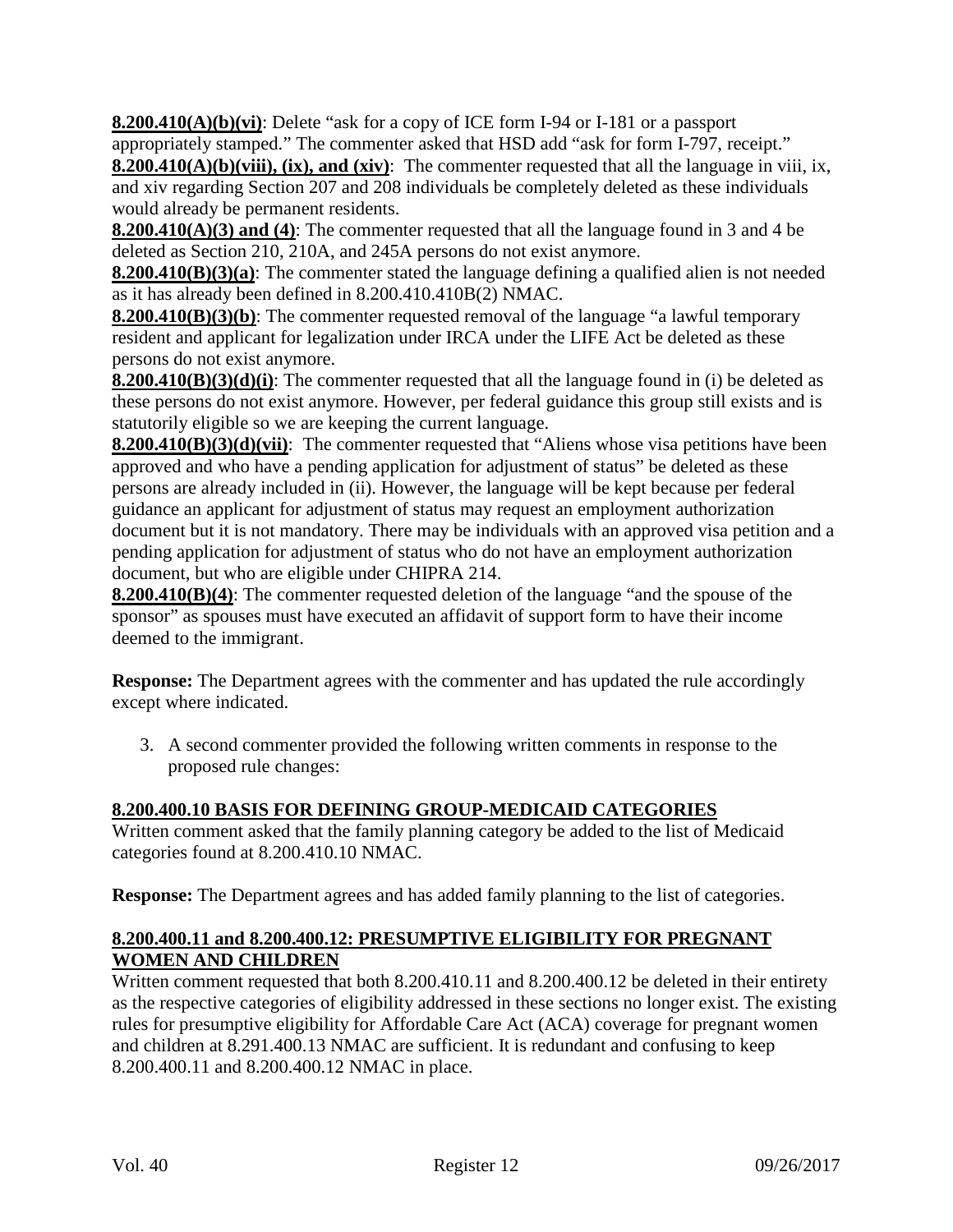**Response:** The Department agrees and has deleted 8.200.400.11 and 8.200.400.12 NMAC.

# **8.200.410.10 USE OF SOCIAL SECURITY NUMBER**

Written comment stated that paragraph (5) of 8.200.410.10(a) explains that HSD may provide an individual with a Medicaid identification number in lieu of requiring a Social Security Number (SSN) under certain circumstances. Paragraphs (6)-(8) of 8.200.410.10(A) provide greater detail about when an individual may be eligible for a Medicaid identification number and the extent to which the number can be used in place of an SSN. The current numbering format employed by the Department does not make this clear. The content in paragraphs (6)-(8) should be included in sub-paragraphs under paragraph (5). The commenter provided proposed formatting of 8.200.410.10(A) NMAC.

**Response:** The Department agrees and has adopted the commenter's proposed formatting.

## **8.200.410.12 TYPES OF ACCEPTABLE DOCUMENTARY EVIDENCE OF CITIZENSHIP**

**8.200.400.410.12(B)(1)(b)-(e)**: Written comment stated that the drafting of  $8.200.400.410.12(B)(1)(b)$ -(e) is confusing and inaccurate. In keeping with federal laws this section should function only as a heading. The title should be followed by three subparagraphs describing the types of evidence an individual can submit to prove citizenship via residence or domicile in the Northern Mariana Islands/TTPI. As written, it appears as though subparagraphs (c)-(e) are separate and distinct from, rather than related to, subparagraph (b). The commenter provided proposed formatting of  $8.200.410.12(B)(1)(b)-(e)$ .

**Response:** The Department agrees and has adopted the commenter's proposed formatting.

**8.200.410.12(B)(2)**: Written comment stated that HSD must explicitly indicate whether it is taking the option to establish proof of citizenship via a cross match with the State Bureau of Vital Records. Federal law allows the Department to decide whether it will take the option to establish proof of citizenship via a cross match with the vital statistics agency responsible for documenting birth records. The proposed language at 8.200.410.12(B)(2) states "at HSD option, a cross match with a state vital statistics agency documenting a record of birth." As written, the regulation invites arbitrary processing by caseworkers to either attempt a cross match or not. The Department should take this option in order to ease the verification burden on clients. If the Department elects to take this option, it must affirmatively state so in the regulations.

**Response:** The Department currently does not have in place a cross match to establish proof of citizenship with the State Bureau of Vital Records. The language was removed from the rule.

**8.200.410.12(C)**: Written comment stated that federal law provides three methods for an applicant to prove his or her identity. The current drafting of 8.200.410.12(C) makes it appear as though HSD provides eleven different methods for proving identity. In keeping with federal law, 8.200.410.12(C) should function only as a heading titled "Evidence of identity" followed by three paragraphs describing the ways in which an individual can prove identity. The first paragraph, which is a statement that HSD will accept documentation that includes a photograph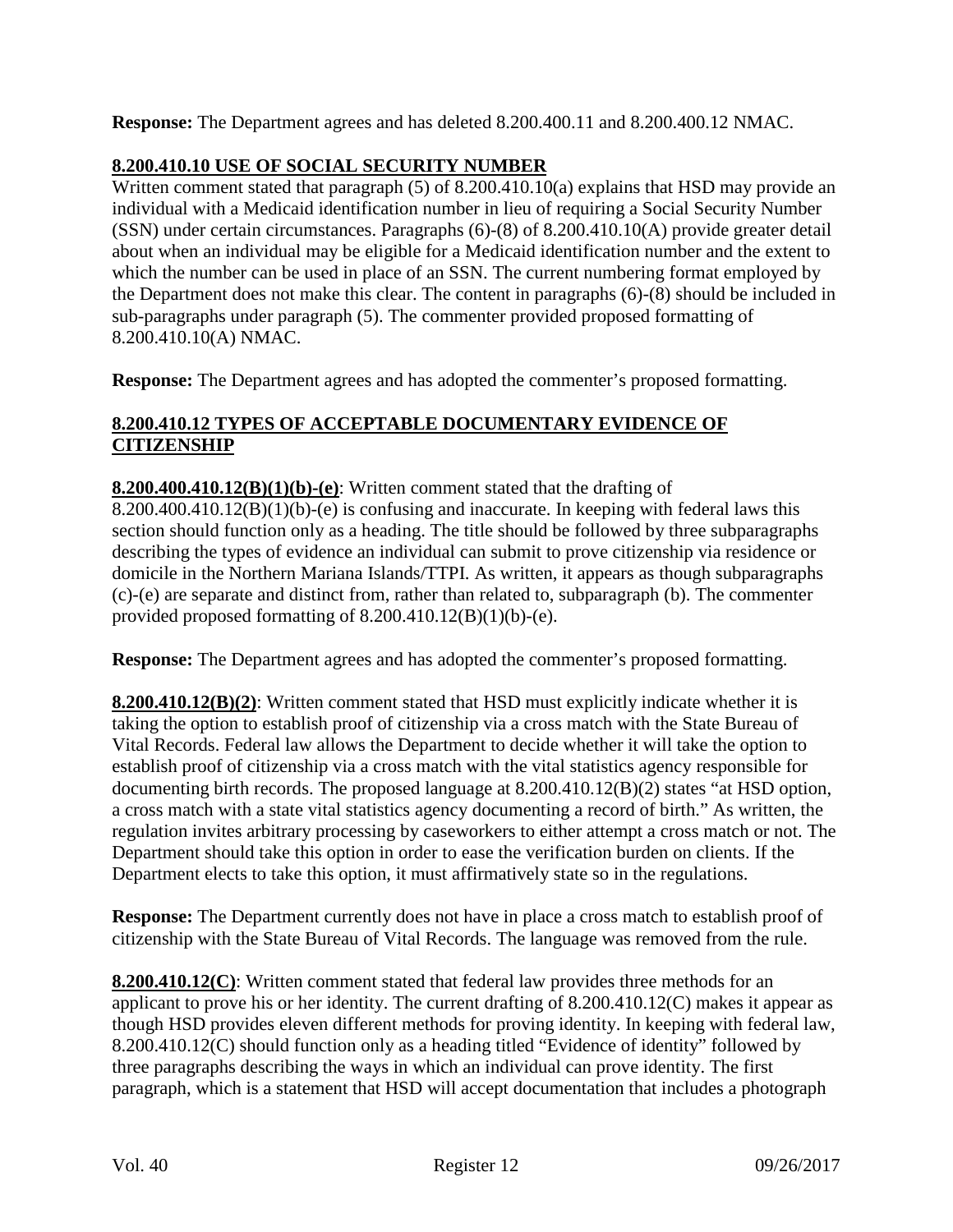and vital statistics of the applicant, should be followed by nine subparagraphs describing the types of verifications that may be submitted. The commenter provided proposed formatting for 8.200.410.12(C).

**Response:** The Department agrees and has adopted the commenter's proposed formatting.

## **8.200.410.13 REASONABLE OPPORTUNITY PERIOD**

Written comment stated that the Department should reference the appropriate provisions in the NMAC when necessary, as opposed to referencing the CFR, as caseworkers are not trained on federal regulations.  $8.200.410.13(A)(1)$  should reference  $8.200.410.10(A)(2)$  rather than 42 CFR 435.910 in referring to the process for an individual who cannot recall his or her SSN or has not been issued an SSN. Likewise, 8.200.410.13(A)(3) should reference 8.200.410.12, rather than 42 CFR 435.407 for describing the types of acceptable documentary evidence of citizenship.

**Response:** The Department will keep the references to the CFR and has also added the references to NMAC as the commenter requested.

## **8.200.430 REPORTING REQUIREMENTS**

Written comment stated that federal law requires that states have procedures in place for reporting changes that may affect their eligibility and that the agency explain the ways in which such changes can be reported. Section 8.200.430.18 must include a reference to 8.100.110.9 NMAC, which describes the various methods by which applicants and participants can submit information to the Department.

**Response:** The Department agrees with the commenter and has added a reference to 8.100.110.9 NMAC.

## **8.231 NEWBORNS**

Written comment was provided regarding adding eligible newborns to Medicaid within 3 days with no application. The Department must ensure that infants are enrolled in the Medicaid program within 3 days following notification of birth from the health care provider. See NMAC 8.231.600.10 and 42 CFR 435.117(b)(1). The Special Master reports that the Department does not have sufficient Income Support Workers to facilitate this process. In many cases, it is taking over a month to enroll eligible infants into Medicaid. As a result, many infants are discharged from the hospital and even the Neonatal Intensive Care Unit without medical coverage and the means to pay for necessary medical supplies. The Department should investigate ways in which it can increase the number of eligibility staff located in hospitals to ensure that newborns are timely enrolled in the Medicaid program and have access to critical care and services.

**Response:** The Department has noted the concern that the 3 day standard delineated in 8.231.600.10 NMAC be met.

Written comment was provided regarding the use of consistent terminology in describing the duration of an initial eligibility determination. HSD uses inconsistent and confusing terminology in Chapter 231 to explain the duration of coverage for an infant deemed eligible for Medicaid. For example, the proposed language at 8.231.600.11 states that HSD provides Medicaid to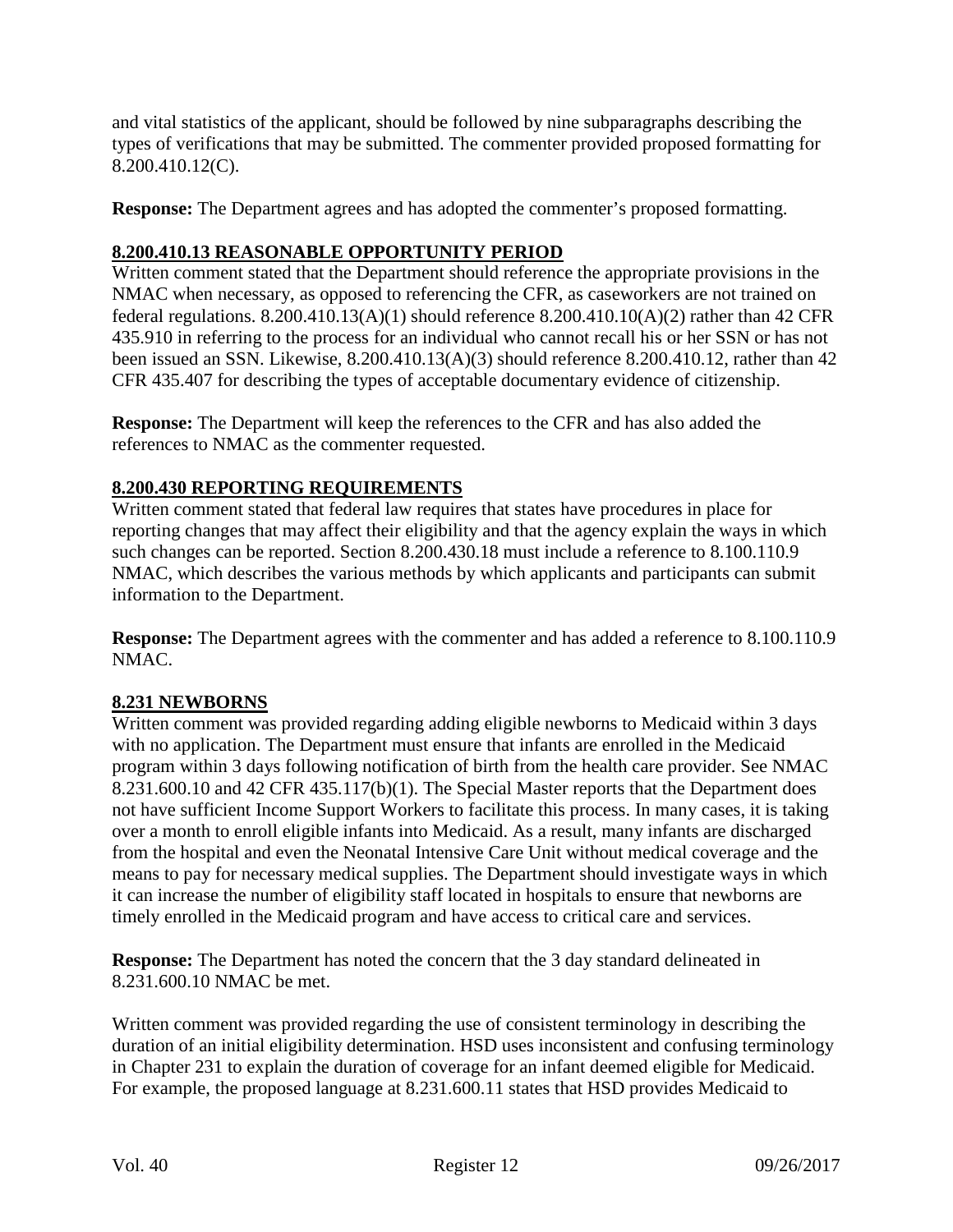children "from birth until the child's first birthday." In contrast, 8.231.400.10 states that an infant is eligible for Medicaid "for 13 months starting with the month of birth." 8.231.600.12 says that a newborn remains eligible "for up to 12 months." 8.231.600.13 provides that a newborn is eligible "beginning with the birth month and remains eligible for one year" and 8.231.400.16 states that a child is eligible "from birth until the child's first birthday (13 months)." We recommend that the Department consistently use the proposed language in 8.231.600.11 which is consistent with the language used in 42 CFR 435.117 to avoid unnecessary confusion.

**Response:** The Department agrees that the language is inconsistent and has updated the language throughout the newborn rules. However, rather than use "from birth until the child's first birthday," since Medicaid eligibility is for entire months and not partial months, the Department will use "through the month of the child's first birthday."

# **8.231.400 NEWBORN RECIPIENT POLICIES**

Written comment noted that the Department proposes to change 8.231.400.9 to read that "the New Mexico Medicaid program covers infants born to mothers who are eligible for and receiving New Mexico Medicaid at the time of the child's birth." 42 CFR 435.117(b)(1)(i) provides that a child is eligible for Medicaid if he or she was born to a mother who was eligible for and receiving Medicaid at the time of the birth including during a period of retroactive eligibility. The proposed changes to 8.231.400.10 and 8.231.600.13 make clear that a period of retroactive eligibility for a mother is included for purposes of making an eligibility decision on behalf of the child. This must be made clear in the COE 031 description at 8.231.400.9.

**Response:** The Department agrees and has updated the language at 8.231.400.9 NMAC. The Department is also adding the reference to 13 months coverage at 8.231.400.9 NMAC so it is clear that newborn coverage is for 13 months and not 12 months. Including 13 months provides clarify for training, field workers, and hearings.

Written comment stated that HSD must revise 8.231.400.10(A) to read "the mother was enrolled in Medicaid for the date of the child's birth, including during a retroactive eligibility determination; **or**." As it reads now, it appears as though all conditions in Sub-sections (A), (B), and (C) must be met when, in fact, an infant is eligible if the conditions in Sub-section (C) and either (A) or (B) are met.

**Response:** The Department moved the proposed language from 8.231.600 NMAC that mirrors 42 CFR 435.117 to 8.231.400.10 to clearly define the newborn eligibility group. The Department also changed "ENUMERATION" to "USE OF SOCIAL SECURITY NUMBER" at 8.231.400.12 NMAC and 8.231.600.15 NMAC to be consistent with the CFR.

# **8.231.600 NEWBORN BENEFIT DESCRIPTION**

Written comment stated that the Department must explain that the newborn category of Medicaid is an Affordable Care Act (ACA) category of eligibility. 8.231.600.6 must be revised to include an explanation that Newborn Medicaid is an ACA category of eligibility. See 2017 MAD 222. To the extent that the NMAC serves as a worker manual, caseworkers must have accurate information as to the regulations applicable to Newborn Medicaid. Caseworkers must understand that Chapter 291, Affordable Care Medicaid, is the main source of policy for any eligibility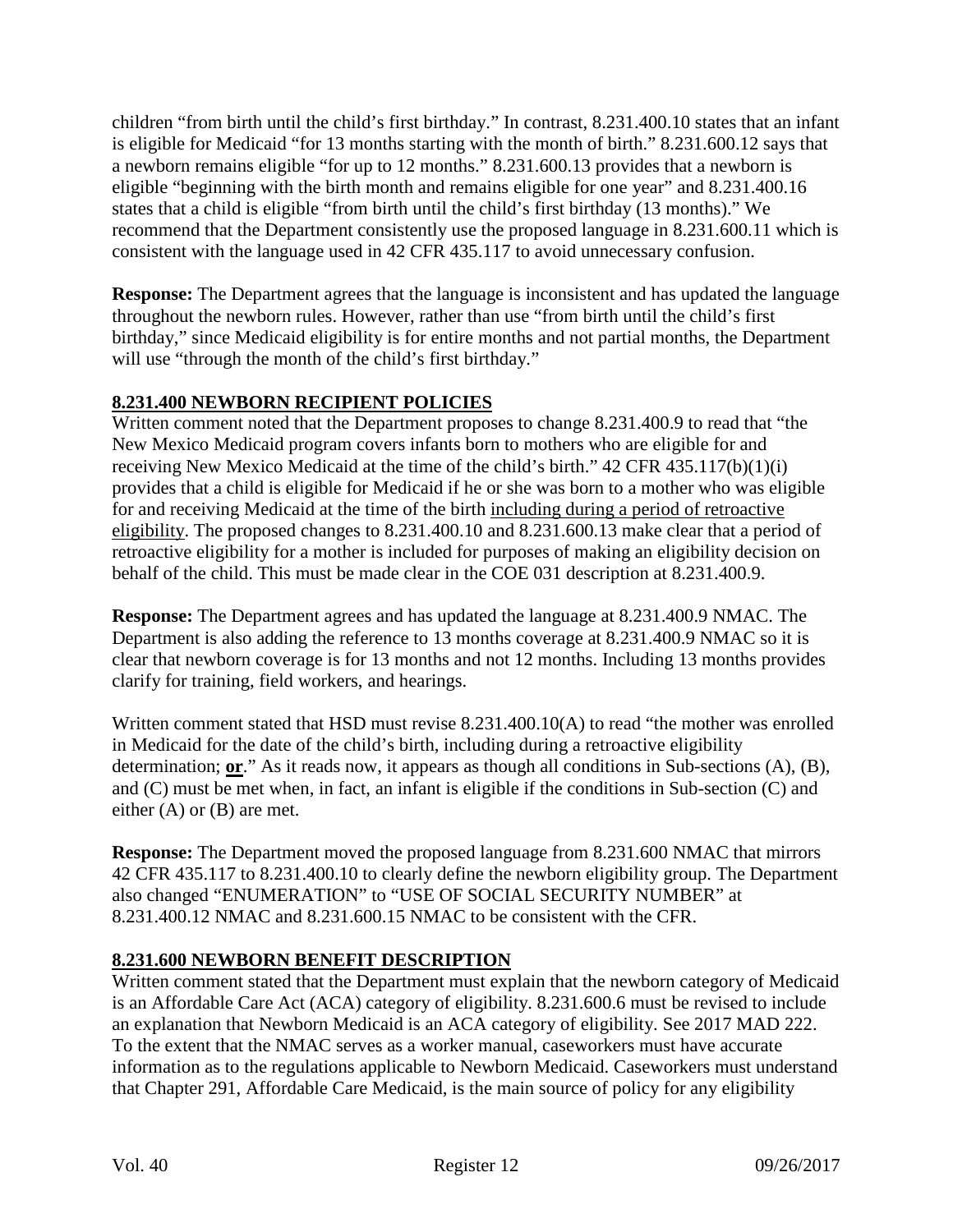provisions not explicitly covered in Chapter 231.

**Response:** The Department agrees and has updated the language at 8.231.600.6 NMAC.

Written comment stated that the rules should cross-reference to other sections of the NMAC when possible, rather than the United States Code or Code of Federal Regulations. 8.231.600.11(A)(1) states that a newborn child is eligible for Newborn Medicaid "regardless of whether the payment for services for the mother is limited to services necessary to treat an emergency medical conditions, as defined in section  $1903(v)(3)$  of the Act." Similarly, 8.231.600.11(B)(1)(a) states that HSD will issue a separate Medicaid identification number in the case of a child born to a mother "whose coverage is limited to services necessary for the treatment of an emergency medical condition, consistent with 42 CFR 435.139 or 435.350." The coverage for emergency services described in both of these paragraphs is the coverage provided under the Emergency Medical Services for Aliens (EMSA) program, codified in Title 8, Chapter 285 of the NMAC. The Department should refer to the EMSA program by name and provide appropriate citations to Chapter 285 rather than federal law, as caseworkers rely on the NMAC as a policy manual and are not trained on federal statutes or regulations.

**Response:** The Department has moved the proposed language from 8.231.600.11 NMAC to 8.231.400.10 NMAC as this language mirrors 42 CFR 435.117 and is more appropriate in the 400 section of the newborn rules. The Department will keep the CFR references and has also added the EMSA NMAC references and program name as the commenter has requested.

Written comment stated that the regulations must include the process for determining ongoing eligibility for a child who has aged out of Newborn Medicaid. At the end of the twelve month certification period for an infant enrolled in Newborn Medicaid, HSD is required to follow the steps outlined by the Court in Doc. 475. Doc. 475 requires that the Department first attempt administrative renewal for the child based on information contained in the case file prior to requesting additional information from the family. If the Department cannot administratively renew a case, Doc. 475 mandates that HSD send the family a MAD 608 form to be completed and returned with only necessary information that could not be obtained by the Department through electronic databases. These processes are described in Chapter 291. NMAC 8.231.600.15 must include a reference to NMAC 8.291.410.19, if adopted, for a full explanation of the renewal process for ACA categories of Medicaid.

**Response:** The Department agrees and has added a reference to 8.291.410.19 NMAC in 8.231.600.14 NMAC, formerly 8.231.600.15 NMAC in the proposed rules.

Written comment stated that families are not required to provide proof of age at renewal. The proposed language at 8.231.600.16(B) states that "newborns who were initially eligible for Medicaid as deemed newborns are considered to have provided satisfactory documentation of citizenship and identity. At the time of renewal, the Department is not allowed to require or request that the family provide proof of the child's citizenship, identity, or age.

**Response:** The Department agrees and has updated the language at 8.231.600.15(B), formerly 8.231.600.16(B) in the proposed rules. to include age.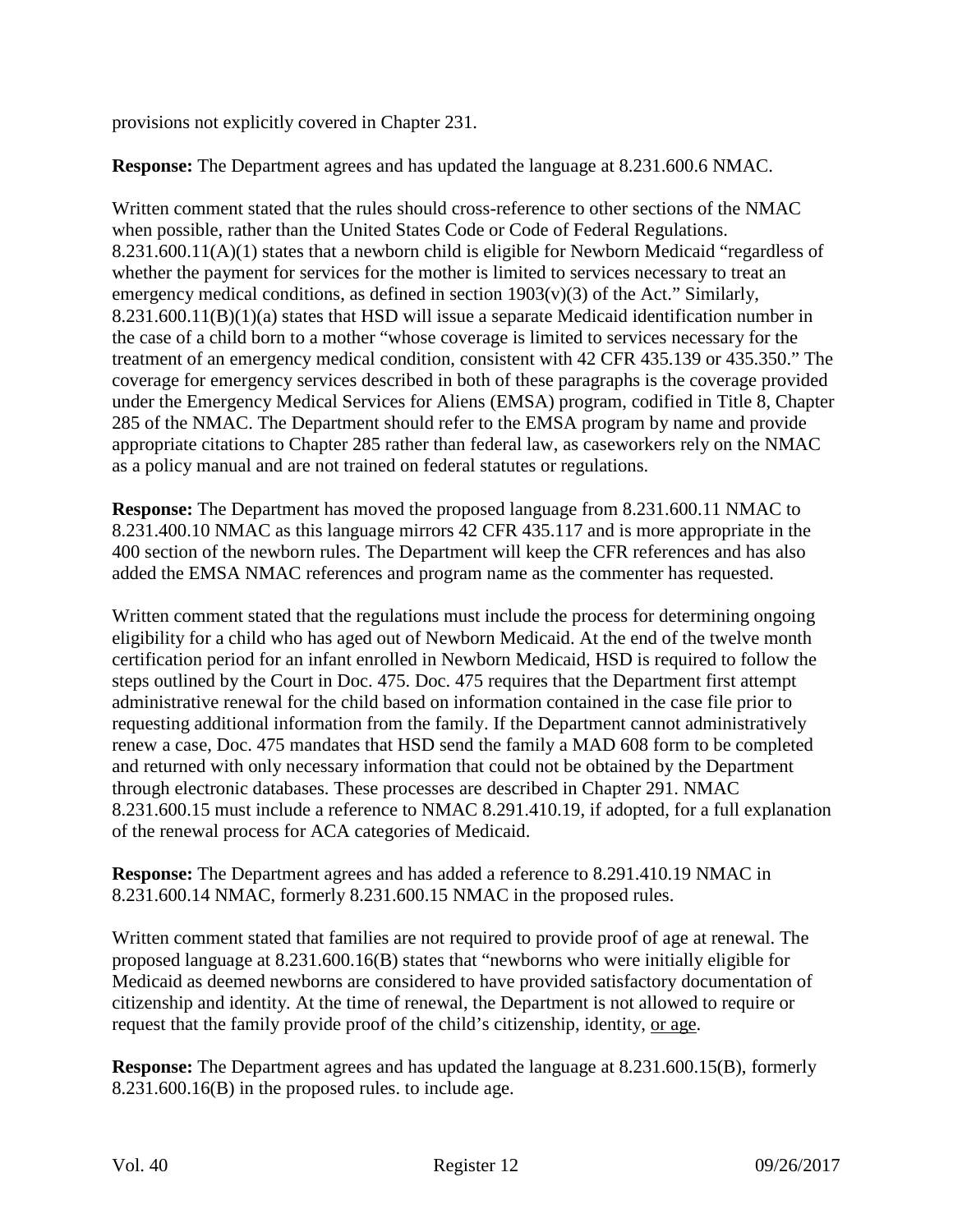Written comment stated that HSD must fully explain the requirements for providing a Social Security Number (SSN) in 8.231.600.16. The proposed language in 8.231.600.16(A) states that "each individual (including children) seeking Medicaid furnish each of his or her SSNs." This section does not fully explain the rights of a participant with regard to providing an SSN, such as the right to seek an exception form providing an SSN if he or she is not eligible to receive one. See 42 CFR 435.910 and the proposed rule at 8.200.410.10. The section also fails to explain the responsibilities of the Department, including the requirement that HSD assist the applicant in completing an application for an SSN if he or she cannot recall the SSN or it has not yet been issued. Please include a reference in this subsection to NMAC 8.200.410.10 or 42 CFR 435.910, for a full explanation of the rules regarding SSNs.

**Response:** The Department agrees and has added a reference to 8.200.410.10 NMAC in 8.231.600.15 NMAC, formerly 8.231.600.16 NMAC in the proposed rules.

## **8.291.400 Affordable Care Eligibility Requirements**

Written comment stated that the Department needs to explain the ways in which a participant can report changes per their prior comments to 8.200.430.18 NMAC.

**Response:** The Department agrees with the commenter and has added a reference to 8.100.110.9 NMAC.

## **8.291.410 AFFORDABLE CARE GENERAL RECIPIENT REQUIREMENTS**

Written comment stated that the Department, per federal law, must include a statement that the Department accepts handwritten, electronic and telephonically recorded signatures on applications. This ensures that all applicants are given an equal opportunity to participate in the Medicaid program as required by the Decree.

**Response:** The Department agrees and has added a new subsection F to 8.291.18 NMAC that includes a statement about signatures on applications.

Written comment stated that the Department should refer to existing provisions in the NMAC rather than the CFR. The proposed language at NMAC 8.291.410.19 refers to 42 CFR 435.907 four separate times to reference the various modes permitted for submitting an application. The modes for submitting an application are detailed in the previous proposed NMAC section. In sub-section (E) of 8.291.410.18. If section 18 is adopted, section 19 should reference the NMAC rather than the CFR. Likewise, the proposed language at 8.291.410.22(B)(1) references 42 CFR 435.949 for information on electronic verification. Instead, it should refer to the immediately following section, Section 23, which describes the Department's policy on electronic verification.

**Response:** The Department will keep the references to the CFR and has updated 8.291.410.19 with references to 8.291.410.18 NMAC and 8.291.410.22(B) with a reference to 8.291.410.23 NMAC as the commenter requested.

Written comment stated that the Department should re-number the section "Verifying Financial Information" to conform to federal law. The Department's proposed language in Section 22 of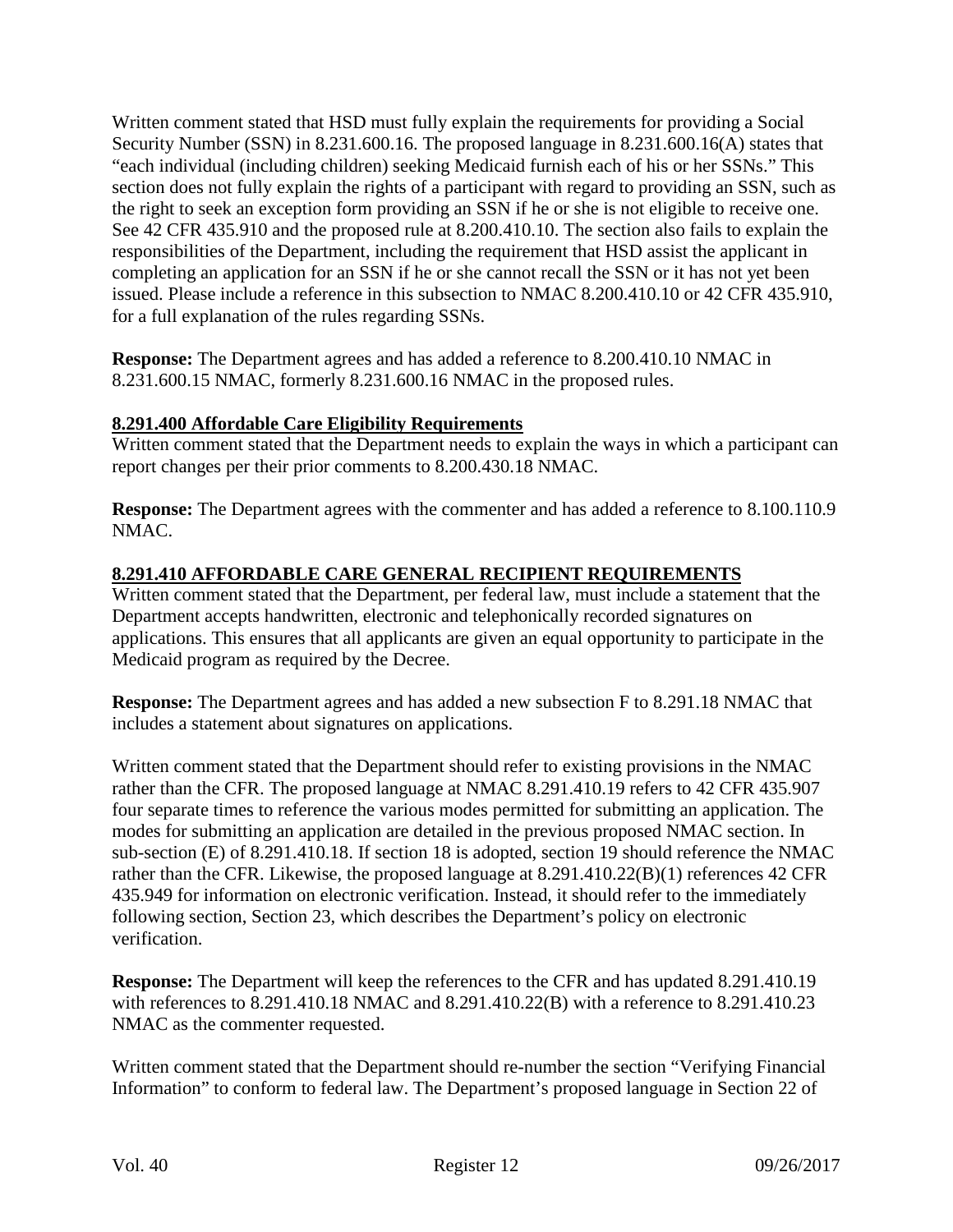8.291.410 NMAC aims to incorporate the provisions of 42 CFR 435.948 regarding how HSD will verify information relating to financial eligibility of an individual from other agencies in New Mexico and other state and federal programs. The information in proposed Paragraphs  $(B)(1)-(2)$  must be included as separate sub-sections. As written, it appears as though this information only relates to Sub-section (B) when, in fact, it is applicable to the entirety of section 22. The commenter provided proposed formatting for 8.291.410.22 NMAC.

**Response:** The Department agrees and has re-numbered the section using their proposed formatting.

Written comment stated that the Department must verify information through electronic databases. The proposed language at 8.291.410.23 states that "HSD may verify certain information with, or obtain such information from, federal agencies and other data sources." This statement is incorrect. The Department is required to verify information through electronic data sources whenever possible as the Decree prohibits caseworkers from asking for additional proof of any information available through government data systems. This is also explicitly required in the federal regulations. 42 CFR 435.949 provides that "to the extent that information related to eligibility for Medicaid is available through the electronic service… states must obtain the information through such service. The Department must explicitly state this requirement in Section 23.

**Response:** The Department agrees and has reworded 8.291.410.23 NMAC language to match 42 CFR 435.949(a). Additionally, we added the language found at 42 CFR 435.949(b) that states that to the extent Medicaid eligibility information is available through the electronic service the Department must obtain that information through such service.

Written comment stated that the Department must promulgate regulations to fully implement the "reasonable compatibility" method of income verification. The proposed regulations at 8.291.410.24 leave out important information regarding the "reasonable compatibility" method for verifying the income of an applicant. Specifically, the proposed regulations fail to explain what it means for information to be "reasonably compatible," i.e. that income information obtained through an electronic data match and income information provided by an applicant are considered reasonably compatible if both are either at, above, or below the applicable income threshold. See 42 CFR 435.952(C)(1). Likewise, the proposed regulation fails to describe the mandatory processes for resolving discrepancies between the electronic data match and the information provided by the applicant. Caseworkers receive in-depth instruction on how to apply the reasonable compatibility method during their initial training period, including the processes for resolving discrepancies. These processes must be codified into regulation as workers rely on the NMAC as a source of policy. Further these processes must be promulgated into regulation to conform to the Decree requirement that only necessary verification be required of applicants. Comprehensive regulations are crucial to ensure uniformity in case processing as required by the Decree. HSD should further codify important policy requirements as outlined in HSD's new employee training materials, Module 8, including that workers must always utilize the most recent data source to verify the income and that income may still be reasonably compatible even if the client reports an additional employer or an employer that is different from what is listed in the electronic data source. The Department must also include a provision in the regulations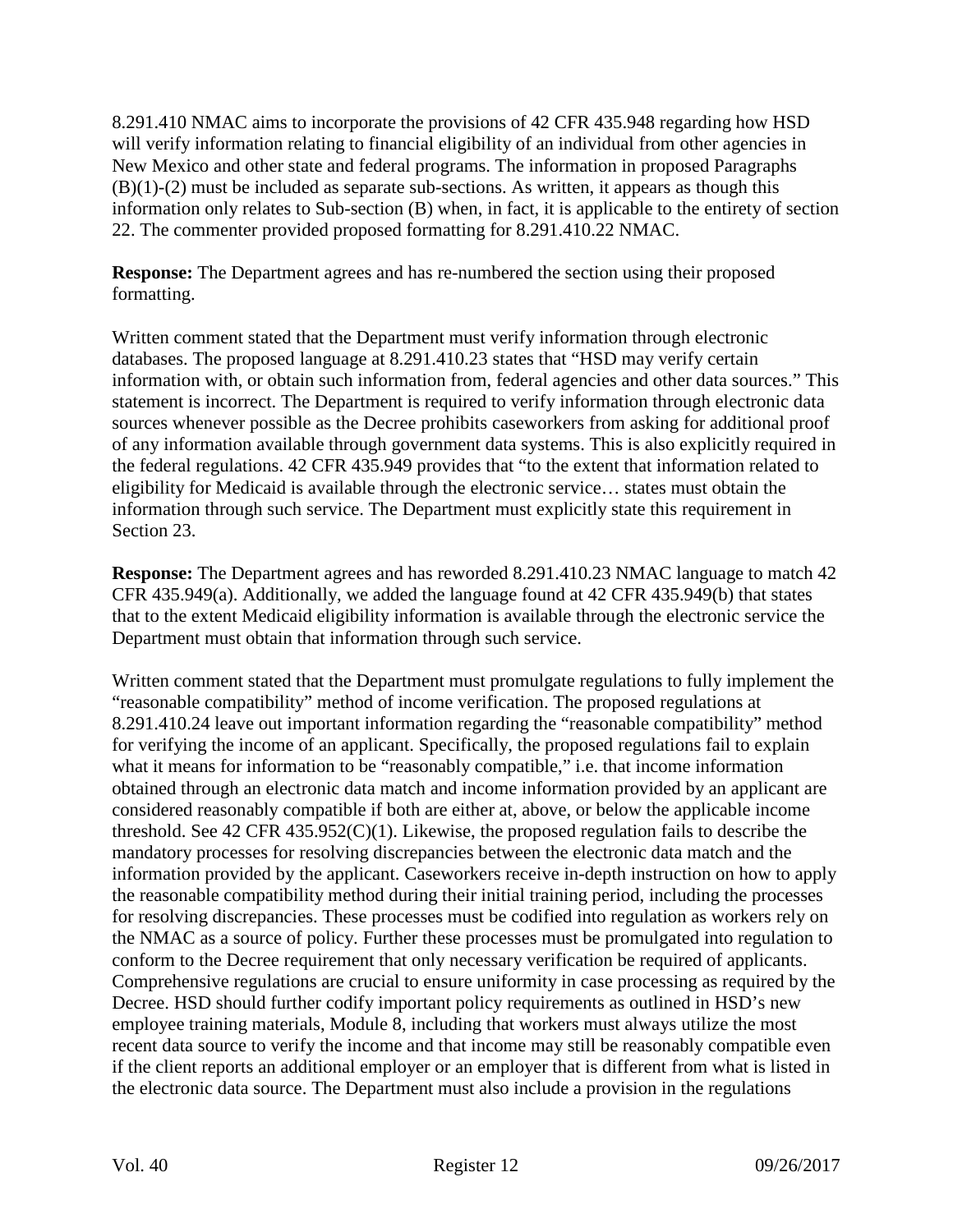describing the requirement that HSD establish exceptions to self-attestation in special circumstances and that the agency may not deny or terminate eligibility or reduce benefits unless it has complied with the processes for seeking additional verification as required in the verification plan. See 42 CFR 435.952(c) and (d).

**Response:** The Department agrees that "reasonable compatibility" was not defined and has added to the rule the entire 42 CFR 435.952 section that defines "reasonable compatibility," when the Department can seek additional information, exception for special circumstances, and that HSD may not deny or terminate eligibility or reduce benefits for any individual on the basis of information received unless HSD has sought additional information from the individual. The commenter further suggests incorporating into regulation caseworker instructions. The Department has noted this comment, but want to continue to separate rules from procedures which are addressed with training materials.

Written comment stated that the Department revise 8.291.410.25 NMAC to include references to the NMAC rather than the CFR in identifying verification provisions for determining income and eligibility, and indicate where the most recent verification plan can be accessed. The Department should reference the appropriate provisions in the NMAC when necessary as opposed to referencing the CFR for verification policies and procedures. Referencing the NMAC is important since caseworkers are not trained on federal regulations. Additionally, it is insufficient to simply put in the regulation that the Department has a verification plan. The regulation should indicate where the most recent version of the verification plan can be accessed.

**Response:** The Department will keep the reference to the CFR and has added the NMAC references as well. The Department also agrees with the commenter that the State Verification Plan (SVP) should be accessed and has posted the SVP on the HSD website under the Information for Recipients tab.

Written comment stated that the Department incorporate mandatory timeliness provisions from 42 CFR 435.912 into 8.291.410.26 NMAC. The Department's regulations on timelines must be comprehensive and address all standards mandated under federal law. The Department must incorporate into 8.291.410.26 the federal provision at 42 CFR 435.912(g) which explains that HSD must neither use the application time standards as a waiting period before determining eligibility nor as a reason for denying eligibility.

**Response:** The Department agrees and has added the language found at 42 CFR 435.912(g) into Subpart G of 8.291.410.26 NAMC.

# **8.293.400 PREGNANT WOMEN RECIPIENT REQUIREMENTS**

Written comment stated that the Department should rely on existing State law for resolving questionable information. The proposed language at 8.293.400.9(A) cites to federal law and states "HSD accepts self-attestation of pregnancy unless HSD has information that is not reasonably compatible with such attestation subject to the requirements of 42 CFR 435.952." There is no definition provided for the term "reasonably compatible" in the NMAC. Moreover, the Department already has existing regulations and procedures in place for resolving "questionable information." See NMAC 8.100.130.12. The Decree also spells out processes for